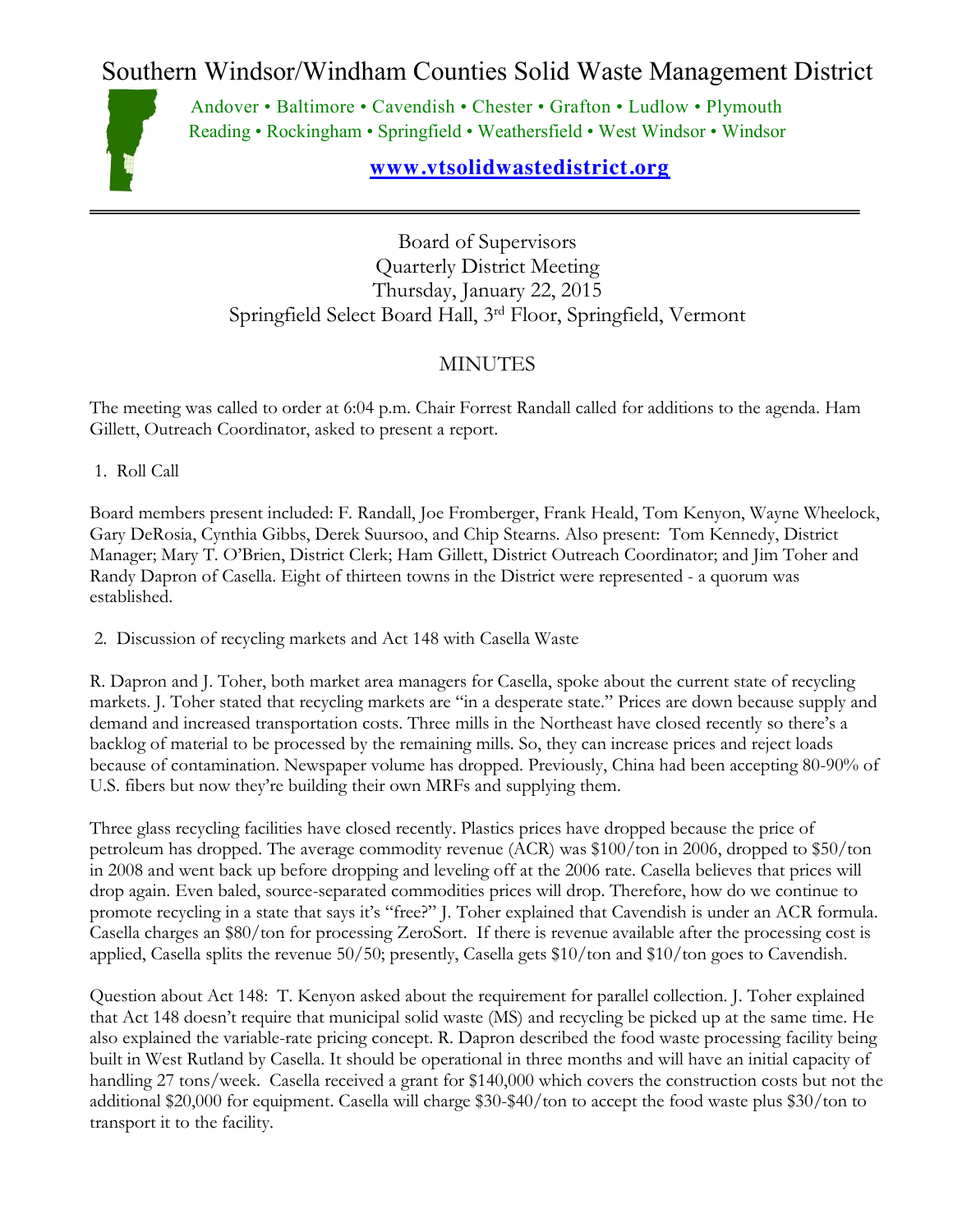#### 3. Approve Minutes of July 24, 2014 Meeting

F. Heald made a motion to approve the minutes of the July 24, 2014 meeting as presented. D. Suursoo seconded the motion. All voted in favor. J. Fromberger made motion to accept the record of the October 23, 2014 meeting as presented. D. Suursoo seconded the motion. All voted in favor.

### 4. Acceptance of Treasurer's Report

B. Forguites was not present but T. Kennedy read Mr. Forguites' comments on the November 30, 2014 District financials as follows: "On the 'Profit & Loss Budget vs. Actual' the percentage of Budget as of November 30<sup>th</sup> should be approximately 42%. Total Income is 40.2% and Total Expense is 39.1% so in both cases they are very close to average. The exceptions to the average are: #4003 – 'Pesticide Reimbursement' (amount depends upon State reimbursement); #6168 – 'Audit – Compilation' (expense comes early in the year and has a small installment still to be paid); #6633 – 'Compliance Investigator' (line item added to budget after it was drafted). As usual, the line item to watch is #4004 – 'Tip Fee Surcharge Regional' because that is the chief source of revenue for the District. As of November  $30<sup>th</sup>$  is was at 44.4%."

"On the 'Balance Sheet' the District had a Checking Account balance of \$53,124.85 and a total Checking/Savings balance of \$499,897.39 as of November  $30<sup>th</sup>$ . These balances are within the average balances for the District. Other line items on the Balance Sheet are normal and the Total Equity is \$109,305.66."

F. Heald made a motion to accept the Treasurer's Report. D. Suursoo seconded the motion. All voted in favor.

#### a) Ratify Casella Contract

T. Kennedy stated that he had forgotten to ask the Board at the July meeting to ratify Casella's amended contract, and at the October meeting there wasn't a quorum. The contract year is July 1, 2014 – June 30, 2015. This is the last year that the contract can be extended so the District will go out to bid in the spring. There is an escalator for fuel costs but the contract is silent on a decrease in fuel costs. G. DeRosia made a motion to ratify the Casella contract for the period beginning on July 1, 2014 and ending on June 30, 2015. F. Heald seconded the motion. All voted in favor.

#### b) Distribute draft FY14 Audit

T. Kennedy discussed some of the highlights of the audit. It was a "clean" audit. In the Management Letter on page three, T. Kennedy pointed out that the net income in 2014 was \$18,496.00; the program costs had increased from \$177,142 to \$182,964; and the fund balance had increased from \$118,000 to \$137,000. The capital reserve fund was at \$379,193.00. There were no issues associated with the audit. T. Kennedy asked the supervisors to vote on the audit at their next meeting, after they have had a chance to read it.

#### 5. Tonnage Report

T. Kennedy stated that the District is having trouble getting haulers to report. The District is on par with where it was last year.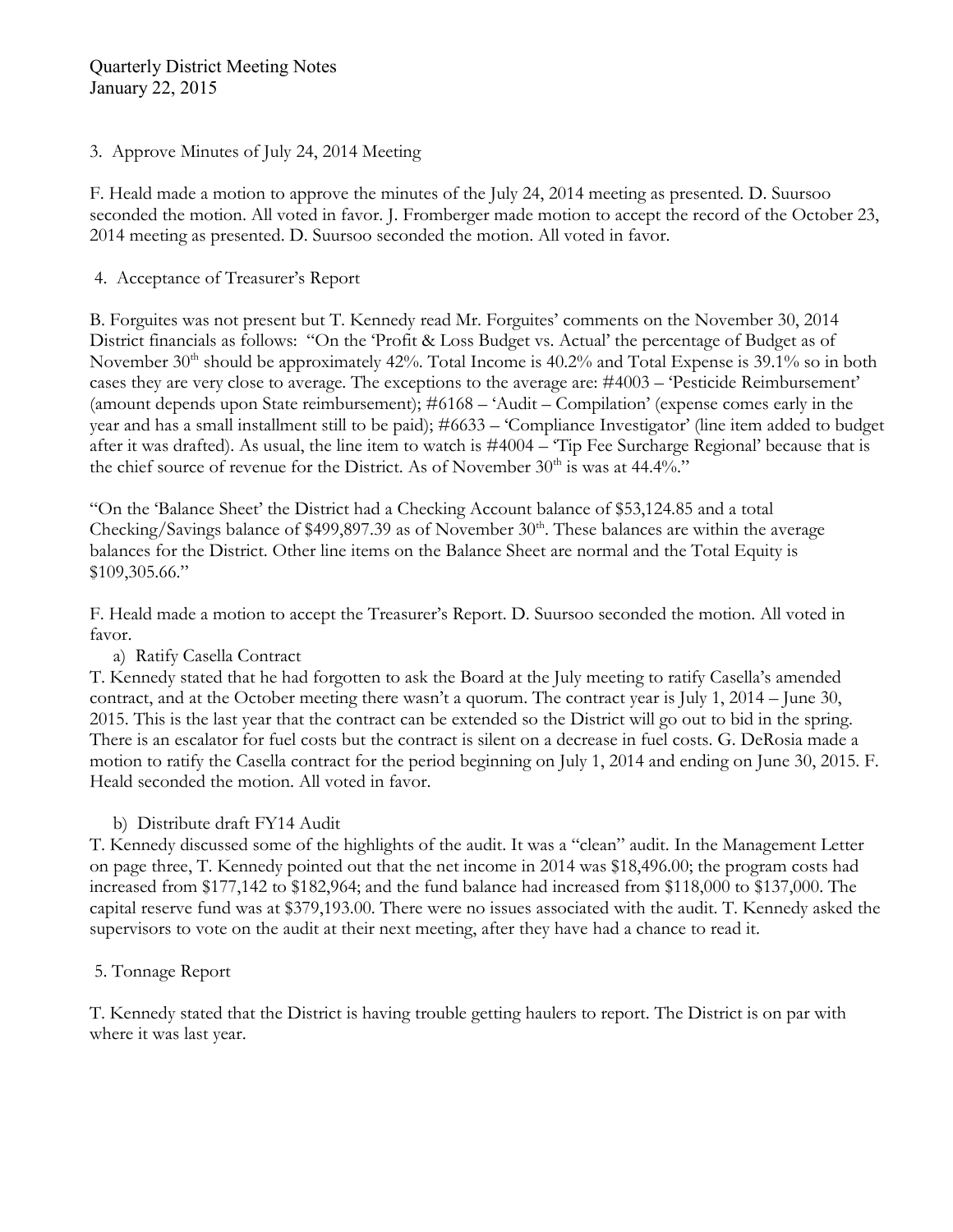# Southern Windsor/Windham Counties Solid Waste Management District



Andover • Baltimore • Cavendish • Chester • Grafton • Ludlow • Plymouth Reading • Rockingham • Springfield • Weathersfield • West Windsor • Windsor

## **[www.vtsolidwastedistrict.org](http://www.vtsolidwastedistrict.org/)**

Quarterly District Meeting Notes January 22, 2015 page 3

6. Recycling Coordinator's Report

M. O'Brien talked about PaintCare offering to hold a one-day collection in our region because there are no retailers participating in the program between Springfield and Brattleboro. G. DeRosia suggested Westminster Central School as a possible site. C. Stearns said that possibly he could help the District find a new site in Rockingham for a household hazardous waste collection this year.

H. Gillett discussed the work he's been doing with businesses and schools to explain Act 148 Universal Recycling. He is meeting with select boards to answer questions about towns' responsibilities for complying with Act 148.

#### 7. Discussion of Unit Based Pricing Ordinance

F. Heald asked about the ordinance adoption process as described in the District charter. J. Fromberger said that it was a 60-day period. T. Kennedy explained the requirement of Act 148 for haulers and transfer stations to charge by volume or weight for trash. He discussed the draft version of the UBP ordinance before the Board. He asked the Board's permission to send the draft to all the towns' select boards.

J. Fromberger made a motion to approve the draft District unit-based pricing ordinance as presented and instructed the staff to send the draft ordinance to the District towns for comments. D. Suursoo seconded the motion. All voted in favor. C. Stearns asked if a town could adopt its own UBP ordinance. T. Kennedy noted that he was told by counsel that towns can create their own ordinance if they want it to be stricter than the District's ordinance.

8. Discussion of Solid Waste Implementation Plan

T. Kennedy explained that solid waste district, alliance, group, and independent town has to have a SWIP. The District submitted its SWIP in December 2014 to the State for review.

9. Discussion of proposed schedule of recycling and waste disposal RFP

T. Kennedy stated that another request for proposals (RFP) for trash hauling needs to be sent out; it will include a recycling provision as well. He suggested that it be for single- and dual-stream facilities. Those facilities that are doing source-separated recycling have a relationship with the Northeast Resource Recovery Association (NRRA). There will be two parts in the RFP. Are we going to allow haulers to bid on one or the other part or will they have to bid on both? J. Fromberger asked if that is permitted under the law. D. Suursoo and T. Kenyon like the idea of casting as wide a net as possible. F. Heald said that there is a hauler rate in the contract for independent haulers. T. Kennedy said he'd throw it in. C. Stearns suggested asking one or two or both.